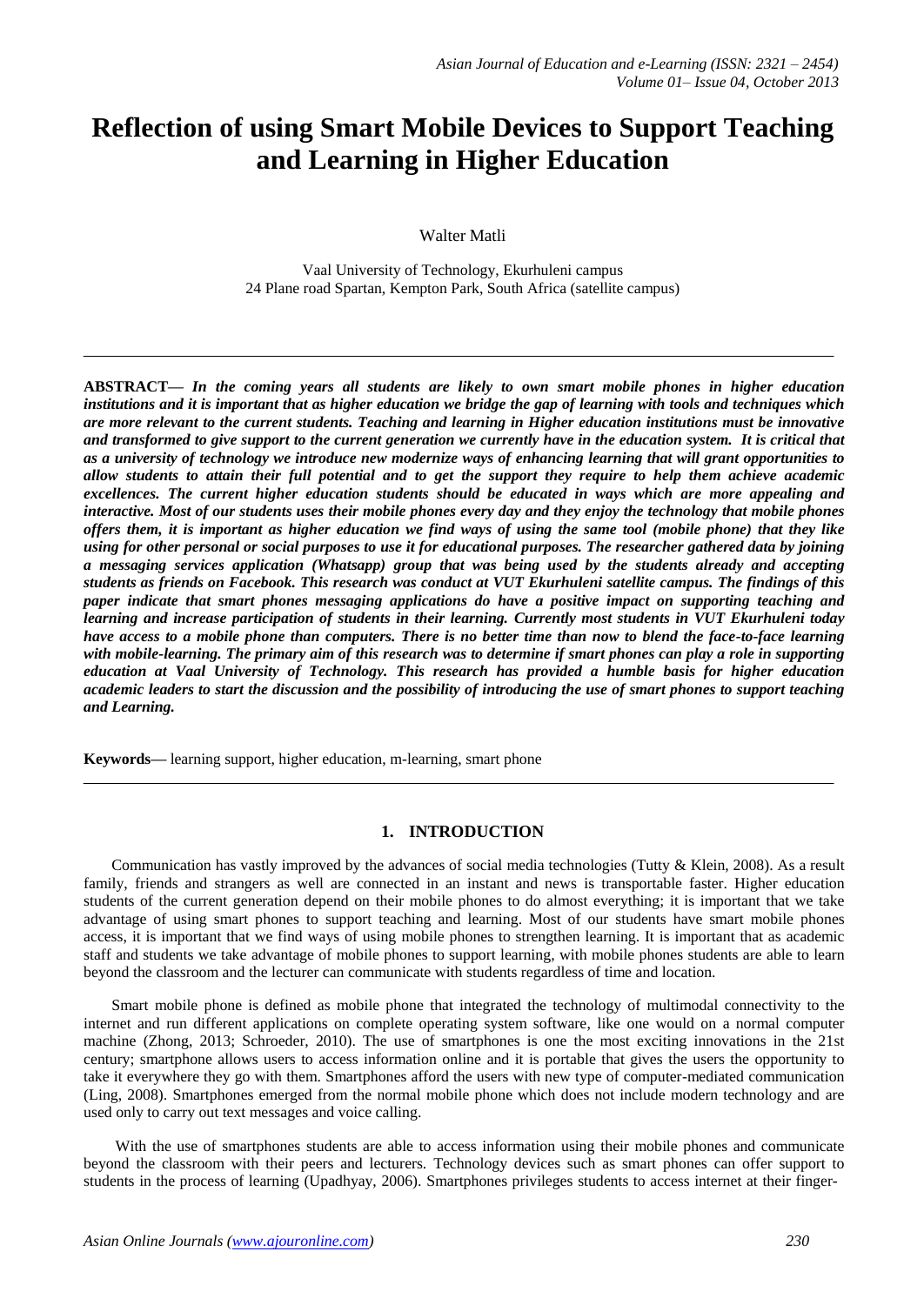tip at anytime, previously students needed a computer with internet access to be able to search on the internet. With smart phones students do not need a hardcopy of notes from the academic staff to study, the lecturer can email notes or slides to students and they can access them on their mobile phone and read at their convenient.

As this applications and services grow in popularity, there is a lot of speculation about who uses them, how frequently, and for what purposes (Reich *et al*, 2012). Technology should be rooted to support education by encouraging the development of ground-breaking technological solutions to education issues through ICT enhanced learning opportunities.

### **2. HIGHER EDUCATION THEORITICAL FRAMEWORK**

### *2.1 Background of Higher education in South Africa*

The system of higher education in South Africa has been influenced by international movements (Sutherland, 2009; De Jager & Nassimbeni, 2005). Higher education institutions are facing numerous challenges; these challenges arise from the impacts of globalization, the increasing importance of knowledge as a principal driver of growth, and the information and communication revolution (De Jager & Nassimbeni, 2005).

Most of the students enrolling in higher education in South Africa are under prepared; this is caused by inadequate life skills input at basic education level of schooling (Sutherland & Waetzel, 2005). The basic education schooling does not prepare students fully for higher education schooling, most students cannot cope with the pressure of higher education and that result in students under performing in first year level, dropping out and "course touring" changing courses every year. The higher education diversity is one of the factors that contribute to students not performing adequate more especially at first year level. First year student experience coming from Outcome Based Education (OBE) in secondary education to higher education learning, students need support to cope with the transition.

New forms of higher education institutions are driving traditional higher education institutions to bring alteration to their methods and approaches of delivery teaching to students and to take advantage of the openings offered by the new information and communication technologies (The world Bank, 2002). With technology that we currently have higher education has to reposition and transform itself to suite the current generation of students.

### *2.2 Background of the Vaal University of Technology (VUT)*

The VUT has undergone a drastic shift from 1966 as Vaal Triangle College for Advanced Technical Education to Vaal Triangle Technikon in 1979 and later to Vaal University of Technology in 2004. The University has enrolled 21 468 undergraduate students in 2011 of which 11 431 are in Science, Engineering and Technology study field. This is no surprise as VUT is a University of technology and endeavour to be a University that leads in innovative knowledge and quality technology education.

VUT strive to provide quality education and in return it attracts more foreign students from all over the African continent because of the higher standard of education in higher education institutions in the country. VUT is one of the Universities that accept the challenge to move towards new era and brave enough to keep what is worthy and substitute what is required in making sure that they deliver quality education.

VUT is responding to the call that higher education academic staff cannot teach, although they hold postgraduate degrees in the field of course they lecturer. This is simply because they have not been trained how to teach in higher education, academic staffs need some sort of training that will best assist them to understand the field of teaching and learning. VUT has invested in educating their academic staff so that they can have a better understanding of the teaching environment.

The university has also developed a department called Centre for academic developments (CAD). The department conducts workshops on staff development, assessor training that is very crucial for academic staffs to understand the assessments of students in higher education. These programmes are conducted in all campuses of VUT.In addition the University started their first in-house staff development conference in 2012, the conference is held annually and aims at gathering academics and researchers of VUT to share knowledge and their research findings.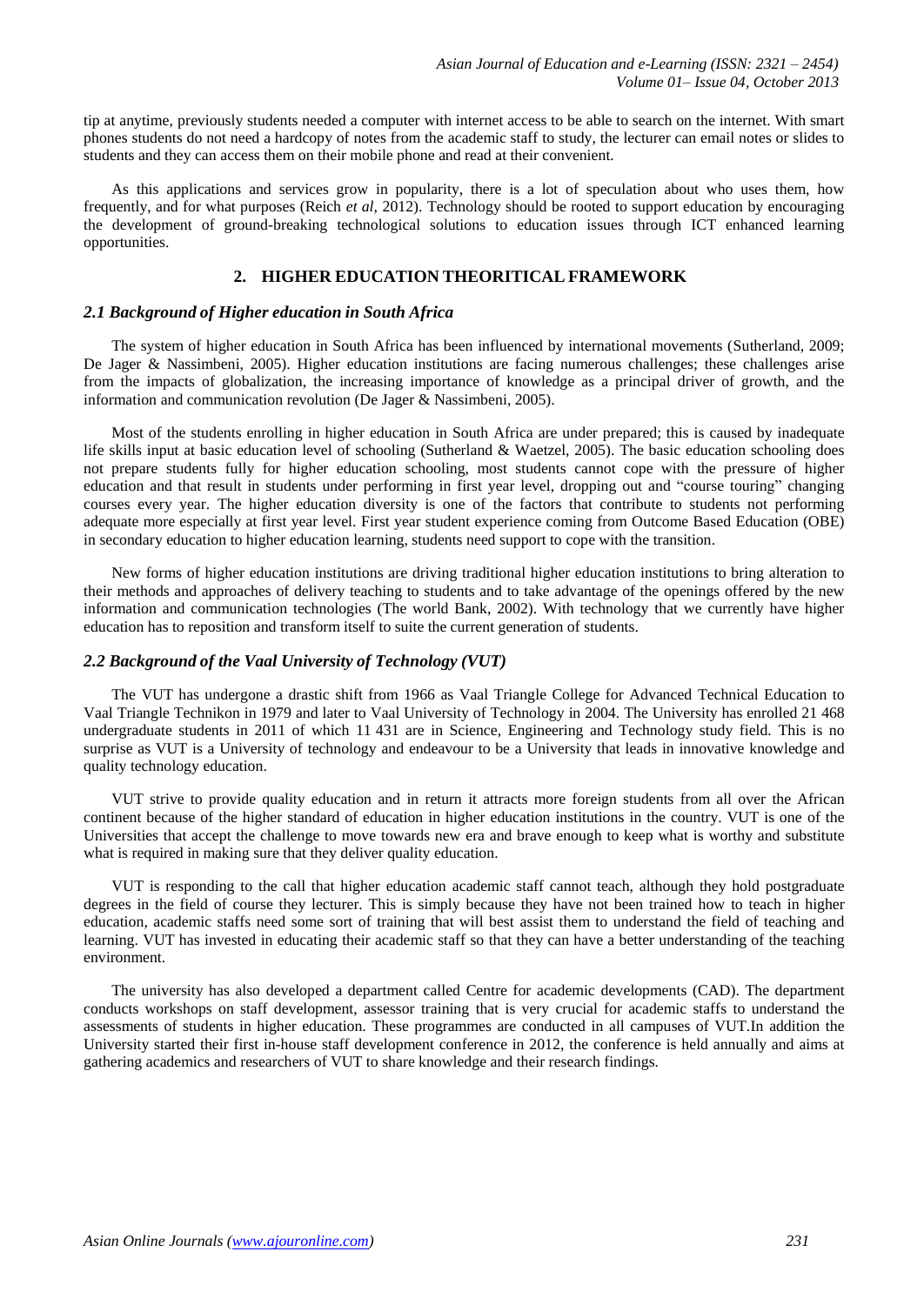# **3. PURPOSE**

The aim of the research was to investigate if the use of smart mobile phones (m-learning) can be used successfully as an extra tool to support teaching and learning of students in higher education, more so that students have access to the devices.

The study is positioned with higher education in South Africa and smart phone (m-learning) applications. To make teaching and learning effective for the current generation of students who are diverse, the higher education institutions must constantly come up with measures of supporting these students. The basic reason for embarking on this study was first-hand experience of the effect of student needing supporting to their learning, following observations of students by the researcher that students spent most of their time online engaging. In addition the research was to determine if the introduction of m-learning as a measure of supporting higher education is ready to be used for VUT Ekurhuleni.

# **4. OPPORTUNITIES OF USING SMART MOBILE PHONES IN HIGHER EDUCATION INSTITUTIONS**

The academic staffs are able to assess performance of individual students easily, and most students make an initiative to participate using a tool they always use for socializing. Students are able to work as a team when they collaborate on certain activities; they learn a long life skill of working with people. The current generation of students in higher education are technology wise; they are their smartphone applications almost daily for personal and social purposes.

Higher education institutions are capable of benefiting from smartphone applications, what is foremost important is for institutions to spent more funds on investing in technology infrastructure that with make the use of technology friendly and benefit both the institution and the learning of students. Smart phones applications can be used successfully to enhance students learning and improve learning. smartphone applications can be realigned in teaching successfully and enables students to restructure their understanding when learning. Academic staffs have a lot of preparations to do before they enter the classroom and at the same time mostly they have large classes they teach yet the institutions expects them to do research. Technology can also assist in reducing the work of academic staff; academic staff can make use of online test which can mark itself and provide fast feedback to students.

Using smartphone applications in Higher education will allow students to collaborate, engage in academic matters and understands each other a bit since they come from different backgrounds and have different ethics. In return the use of messaging services applications will empower students for the future.

# **5. TEACHING AND LEARNING IN HIGHER EDUCATION**

*"An understanding heart is everything in a teacher and cannot be esteemed highly enough. One looks back with appreciation to the brilliant teachers, but with gratitude to those who touched our human feelings. The curriculum is so much necessary raw material, but warmth is the vital element for growing plant and the soul of the child"* \_ \_ \_ Carl Jung

Academic staff deals with students who have different problems and who happen to be in the classrooms. As academic staff we have to take into consideration some of these points that can affect the performance and learning of an individual student. How do I make a student going through any of the problem to learn successfully in class? To be an academic staff it must be a calling to serve the community, you are not only concerned with the learning of students but you end up being an external parent to the students.

Higher education academic staff finds themselves teaching students without understanding how the current generation of students learn (Fry et al, 2009). Usually academic staffs conduct teaching in their classroom the same way they were taught and how they individually learn, and most do not see anything wrong. It is important that as academic staff we understand that as people we are unique and we learn differently. Increasingly higher education institutions blend their face-to-face teaching and learning with online. Higher education institutions now use LMS such as Blackboard and Sakai that makes teaching to take place electronically.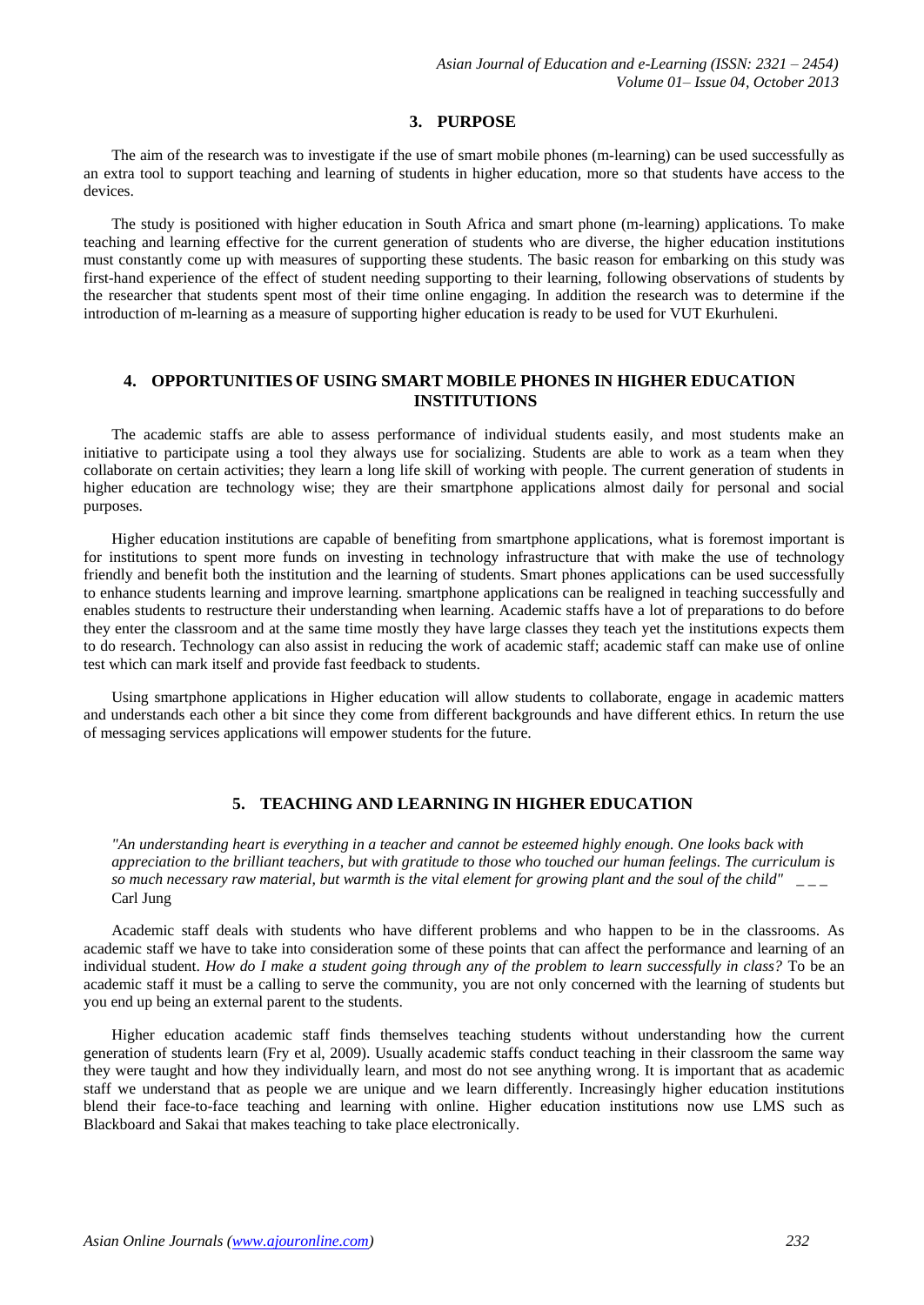

Figure 1: VUT class

Higher education academic staff has to understand the diversity of this entity called student, students in higher education comes from different background educationally and culturally. Students have different skills and goals, they need their academic staff to nurture and support them. Inadequate teaching theories applied by the academic staff will negatively affects the students' academic performance, the academic staff must constantly evaluate his methods of teaching if they are adequate to be used for the age group of students in the classroom.

Higher education institutions and academic staff have to understand how the current generation of student learn and how to enhance student learning. Academic staffs have to constantly engage in educational training that will from time to time keep them up to speed on how they can enhance the way they teach. Current students (generation y) in higher education cannot be taught in the same approach the students of the nineteen-sixties (generation x) were taught in higher education. There are more technology tools now that were not available then that can be used successfully in higher education.

Higher education institutions have to use technology that is fully available to the students to connect, interact and share knowledge using messaging services applications. This generation of students spent most of their time online, applications such as Google+, blog's and Whatsapp to name the few can play an important role in supporting teaching and learning.

Higher education institutions have to keep up with the standards of other higher education institutions that are using technology and benefiting from using it. Investing in technology is critical to every higher education institution that plans to cater for the generation y students and subsequently be prepared for the generation z that that has started entering higher education this year (2013) but in small margins.

Academic staff in higher education should be flexible and constantly be able to adapt if they want to be relevant and understandable to the current generation of students in higher education institutions. With technology we have today learning does not have to take place during the class contact session (formal learning) only, we are living in the era where there are more tools which can be adopted by higher education institutions to support the learning of students. This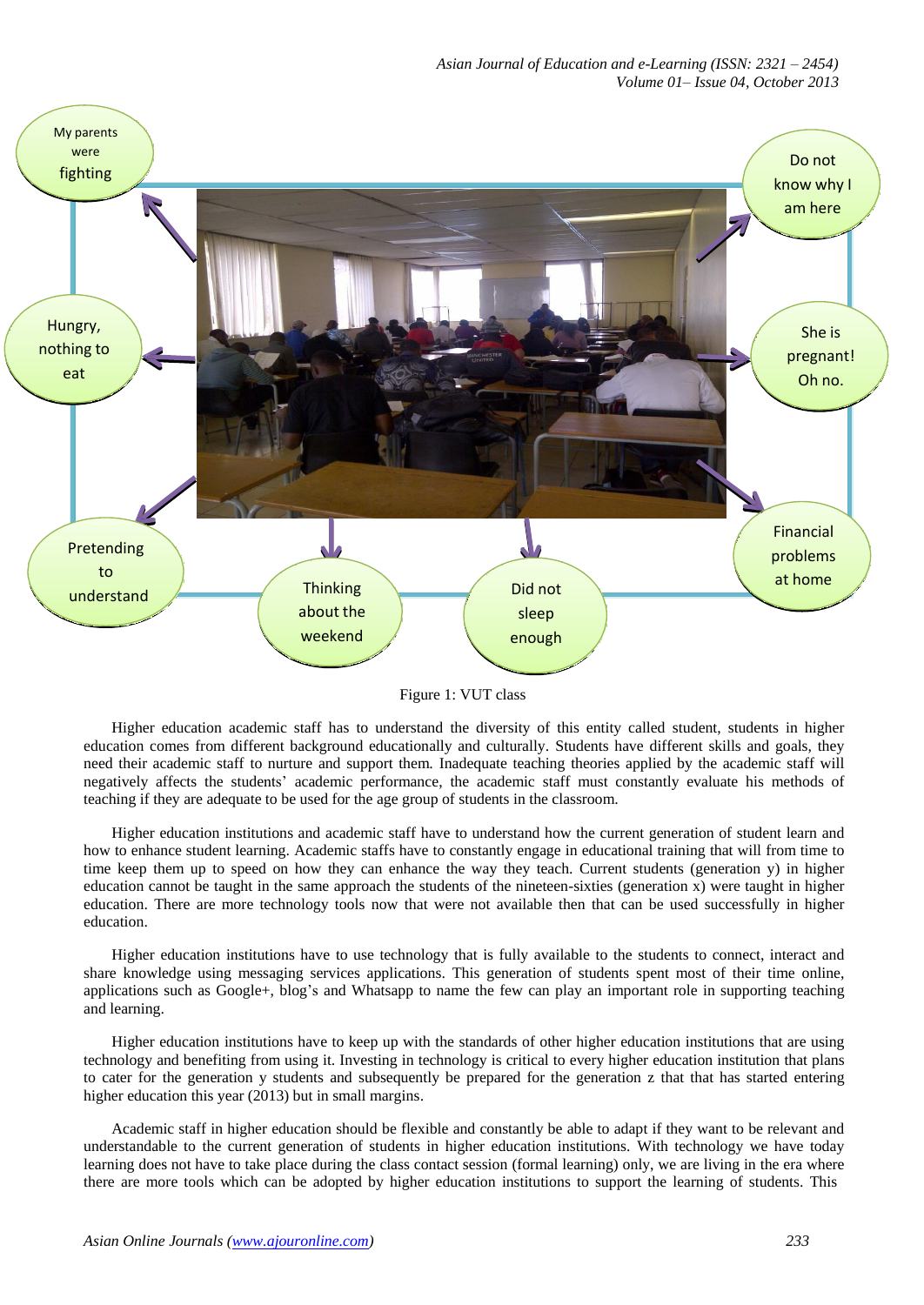students come from different background and have different cultural believe but they all want to learn as students in higher education (Moore et al, 2007).

Academic staff in Higher education institutions has the power to shape and break the future of students in the classroom, it is important for academic staff to have a building attitude and a positive teaching philosophies. There are two types of students in the classroom, surface and deep learning (Rust, 2002; Biggs, & Tang, 2007). The deep learning students are those students that academic staff do not spent most of their time concentrating on them making sure they understand, this are students who take the initiative and the responsibility of their learning. On the other hand, the surface learning students are those that academic staffs have to make an initiative that they better their understanding. One of the reasons why some students are surface learning type might be caused by the way the academic staffs offer their lecture to the students.

This generation y student's finds technology appealing to them, academic staff can incorporate teaching and learning to the language they fully understand technology (Schroer, 2013). Although it is not the responsibility of the academic staff to force individual students to complete successfully, they have a responsibility of learning their students in the classroom and changing now and then the way they conduct their teaching. Some students can shift from being surface learning students to deep learning students if the academic staffs make the initiative. While in most cases surface students have their own attitude towards education; they only aim for minimum understanding just to pass (Biggs & Tang, 2007).

The main mandate of higher education is to teach students. The critical part is how do stakeholders (students, staff and institutions) improve education teaching and learning (Arthur et al, 1987). Higher education must constantly conduct research to get a better understanding on how they can enhance the teaching and learning. With the current generation of students we have in higher education, Education can be improved by taking learning and teaching to the space students finds appealing, the online space.

# **6. TYPES OF GENERATION**

There are currently three types of generation according to (Schroer, 2013), he classify them as:

#### *Generation x*

These are people born between 1966 and 1978. Their population is estimated to be forty one million. These students were not exposed to too much technology while they were in higher education.

#### *Generation y*

These are people born between 1977 and 1994. Their population is said to be seventy one million. The students we have currently in higher education institutions belong to this generation and they are exposed to technology. These students are known as incredibly sophisticated and technology wise.

#### *Generation z*

These are children born between 1995 and 2012. Their population is estimated to be twenty three million and growing rapidly. These children will be future students in higher education we need to prepare for them. Higher education institutions have to have higher levels of technology that will make significant inroads in academics for this generation who will be enrolling in Higher education in few years from now. Generation z kids are growing up with a highly sophisticated media and computer environment and they will be more internet savvy and expert that their generation y forerunners.

Higher education has to acknowledge the current generation of student we have in the higher education system and adapt to what is appealing to the primary stakeholders which are students. Students spend most of their times on smart mobile phone applications reading and chatting to other friends, students, family and their virtual friends most of which they have not met physically. As higher education institutions we need to use the same space they spent most of their time chatting to try and make them engage not only about their social lives but also to use this technology for academic engagement and effective learning.

Higher education has to be flexible and adapt easily to accommodate difference students that come and go in higher education. At present, higher education is more mobile and connected. With the fast globalization of the economy and technology, therefore, Higher education systems have to transform with times. Higher education institutions are losing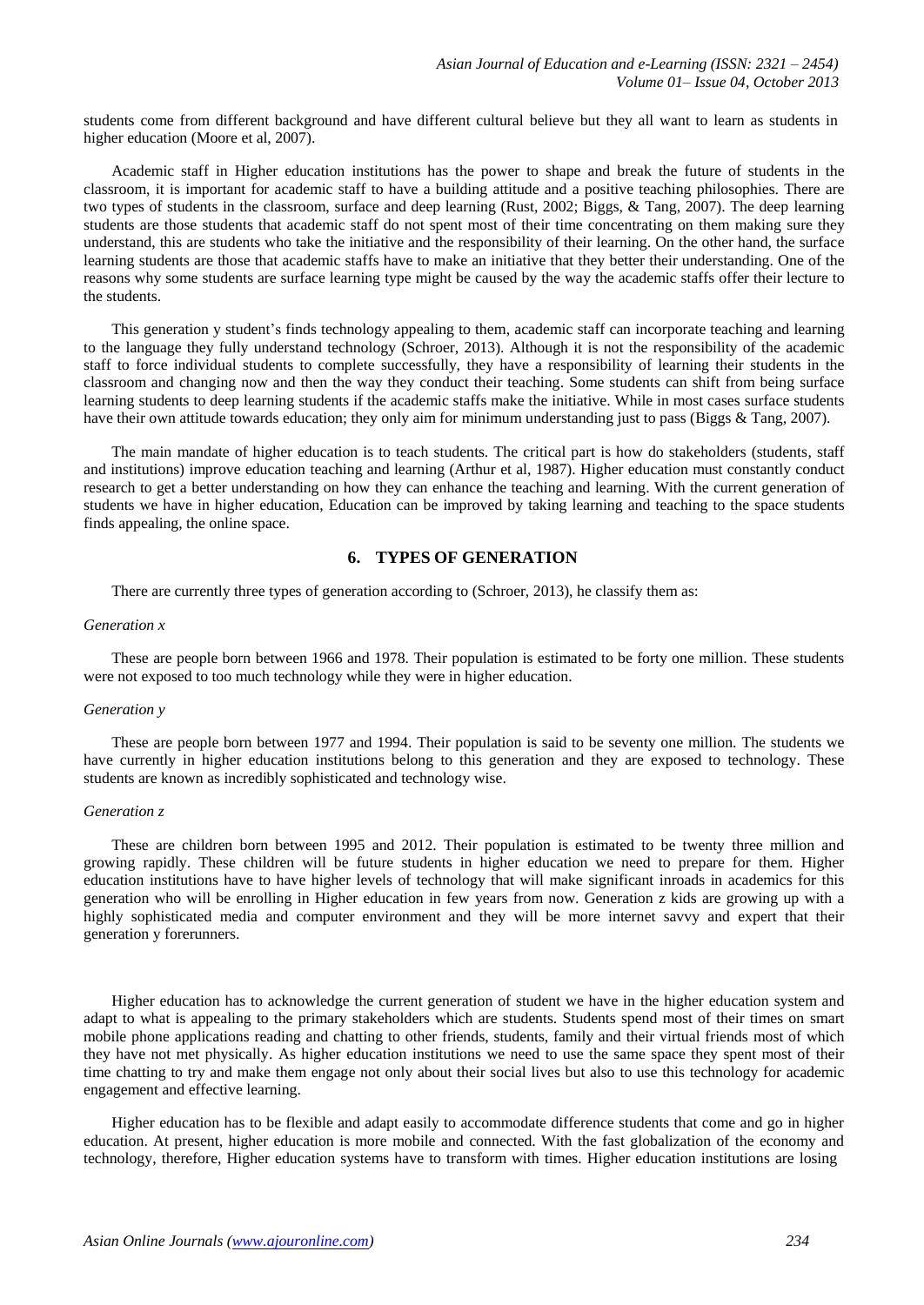focus on their fundamental role in our societies. It has become difficult for higher education institutions to focus on their core purposes, this is caused by what the market expect them to be in most cases.

Teaching is when the lecturer contracts furthermost students to practice the level of cognitive process needed in order to accomplish the planned outcomes of the module (Biggs  $& Tang, 2007$ ). Teaching theory refer to how students learn when they being taught and what transpires when learning takes place (Knight et al, 2006).

Assessment is the process whereby students' performance is audited. In the education environment; assessment is the process where the lecturer tries to measure student's progress of learning (Ewan & White, 1984). The methods used to assess generation x students then has to change because of the technology era we find ourselves in. Assessing student in higher education institutions has significantly changed the old system of teaching and learning, this in turn provides educational opportunities to students and academic staff (Alant & Casey, 2005).

Generation x depended on auditory style of learning more than other learning styles because then the tools being used in higher education to complement other learning styles were not fully available in most higher education institutions. With the generation x higher education in South Africa was not faced with the issue of too much diversity of students, these was caused by the apartheid regime. Some higher education institutions were traditionally meant for white people others for black people.

Generation y, the higher education institutions was/is able to support the generation y with tools that not only auditory student type benefit but also visual students can get to understand better when the academic staff uses visual to interpret a scenario and tools such as PowerPoint presentations. Currently the higher education institutions are very diverse because of the post-apartheid in 1994 in South Africa. Some of the challenges of post-apartheid (1994) was for higher education institutions to accomplish equality of student's enrolment.

Generation z, the researcher cannot argue or claim anything at this stage of the research, as the first group from the generation z will enrol for higher education for the first time next year (2014) within the South African context, the researcher determined this by the following formula. Normally students start grade 1 at the age of seven years, and by the time the finish grade 12 (known as matric) they will be 18 years old. A person born 1995 and did not repeat any grade in basic education is supposed to be in higher education next year (2014). According to Schroer (2013) generation z are people born between 1995 and 2012.

# **7. CASE STUDY: Using Whatsapp chat group and Facebook application to support teaching and learning**

### *7.1 Introduction*

Recent research indicates that to get student to participate in learning, higher education institutions need to identify the level of student involvement (Strydom *et al*, 2010). Academic staffs need to get students involved in their education, students as primary stakeholders need to feel that they are constantly engaged this will assist academic staff to get to understand how they would sometimes prefer to be taught. Students must be at the centre of their learning (Maher, *2004*). Over the past decade higher education teaching has seen cultural change moving from content-base to student-centre approach (Robertson, 2001; Maher, *2004*).

At the beginning of the new semester (July - December, 2012) the researcher asked students in a class by a show of hands, "*how many of you access messaging services applications from your smart mobile phones?"* all the students hands were up, this meant all students in the classroom had access to smartphones mostly used brand being Blackberry. The researcher then asked "*which messaging application can we use as a class to have a group to discuss and learn outside the contact session?"* students choose Whatsapp and Facebook applications. The researcher did not want to choose for students which application they can use to be in-contact outside the classroom because he wanted the students to be involved in the decision. Fortunately the researcher was already using the two applications so both the researcher and students needed no training of using Whatsapp and Facebook applications.

#### *7.2 Methodology applied*

The researchers experiment was conducted at VUT Ekurhuleni satellite campus located in the metropolitan of Ekurhuleni formerly known as the East Rand of Johannesburg. VUT Ekurhuleni campus is right in the middle of industrial hub of Ekurhuleni in Spartan, Kempton Park. Data was collected online from the Whatsapp chat group and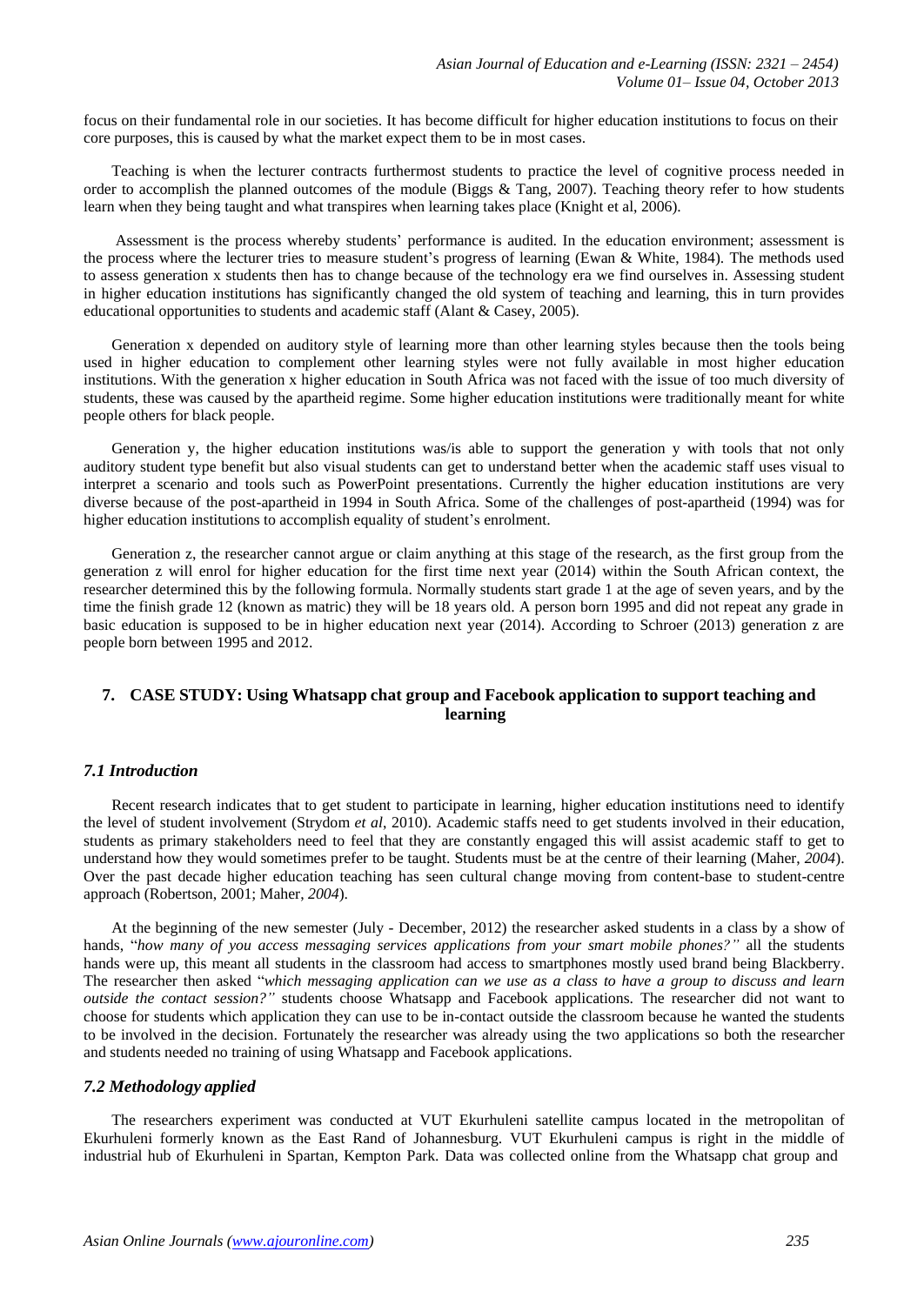Facebook applications. Data was collected from one semester when this group of students where in module two of their first year. The method of phenomenology was used to collect data because it brings the experiences and perceptions of individual students from their own perspectives to the forefront. The researcher used qualitative research approach and domestication theory to monitor the researcher when doing data analysis on the reflections from students which was anonymously and voluntarily (Chigona, 2013).

*Facebook:* It was used on individual level students posted questions to the academic staff and he replied to individuals. This was to give space to those students that where not too confortable to post on the Whatsapp group chat. And those that preferred Facebook than Whatsapp.

*Whatsapp:* The academic staff together with students was part of the group chat were they constantly engaged. The group was also utilized by the academic staff as notice board; the academic staff was able to post important urgent notices to students. The group chat created a good bond between students themselves and with the academic staff outside the class contact sessions, as most students in first year feel isolated and fear to engage with their academic staff and other classmates.

### *7.3 Participants*

These were first year students who were in their second semester for the subject (Information system 1 module 2) this is one of the major subject for Information Technology national diploma qualification. The researcher selected this group because it was the smallest groups from three subjects the researcher facilitated. There was no formal questionnaire created to depict how students felt about using smartphone applications to support teaching and learning. During the first week of learning the researcher had a discussion with the students, to know which application would they like us to use, and by show of hands how many were on that messaging application. The purpose of using the Whatsapp and Facebook applications tool was to extend teaching and learning for students. The researcher wanted students to feel part of this initiative, so the researcher asked one of the students to create a group on Whatsapp. The researcher wanted the students to be involved and basically run the initiative, he was there just to facilitate, in this way the researcher used the student learning centred approach putting student at the centre of their learning.

### *7.4 Positive results*

The researcher asked students to reflect after they wrote their examination for the subject, it was important that the students reflect so that the researcher knows how they felt after using their smart mobile phone devices to engage academically and socially as a class.The reflection was voluntarily, some of the positive reflections include:

"The facilitator gave us topics to discuss, this platform gave me the opportunity to share with the rest of the *class my understanding and thoughts and my classmates then asked me follow-up questions from my statement*  and I had to explain to them. It was very interesting because I have learned that as students we don't see things *in the same way and we don't answer a question from the same angle".*

Education is built on what action the students carry out through the module and learning is what they do, and not concerned more with what the lecturer does (Biggs & Tang, 2007).Students were able to show that they understand the content of the matter discussed.

*"As we were discussing I benefited because every student was posing questions or comments according to his/her sources and personal knowledge".*

The academic staff encouraged self-directed learning to students, making students to think about their own thinking. Students had the opportunity to interpret what was discussed towards deeper understanding.

*"It helped me to be a critical thinker, I know my classmates better"*

This group made them to know each other better. They learned team work and the importance or sharing knowledge with other students and their academic staff.

"The lecturer was able to remind us of any important announcements; he used the platform to notify us maybe *when an activity's due date is nearer".*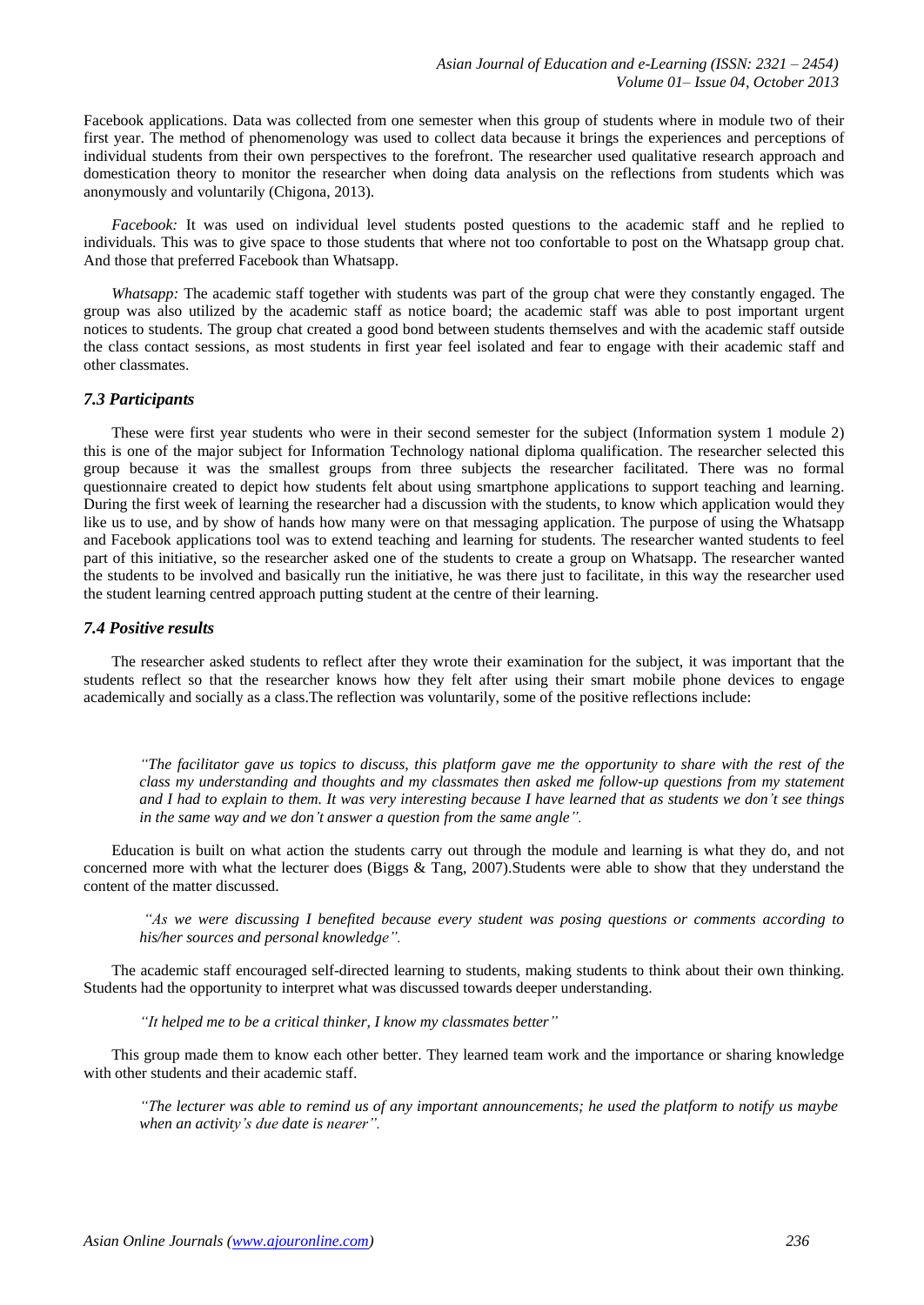Just like a notice board the researcher used to post to the students on the group chat. The researcher used the same space to announce and remind students of anything urgently important; the researcher did not have to wait for the class contact session to communicate with the students.

### *7.5 Negative results*

The researcher asked students to reflect positive and negative thoughts after using the Whatsapp group chat and Facebook applications. Some of the negative reflections include:

#### *"My smart phone battery was flatting, while I had no charger in position"*

Most of the students smart phones were blackberry, but like other brands of smart phones the more you spent online chatting the more the mobile phone battery goes low. The researcher fully agrees with the student, but since in most cases we engaged while we were home, the researcher assumes they had access to their phone charger.

#### *"….was forever commenting on the group chat, got irritated at times"*

Students are not the same; there will always be childish ones and childlike students. The researcher constantly had to monitor the group in making sure that other students do not feel their comments were irrelevant to the group, making sure that all students felt welcomed to part take and that their inputs are equally important.

### **8. MY REFLECTION ON THE EXPERIENCE**

It was a risk I as the academic staff took when I also joined the Whatsapp chat group and accepted friend's requests from students on Facebook application, because Whatsapp application requires the users in the group to have a mobile number. So my students had my mobile number, and anything could have gone ugly but fortunately my students treated this project with positive thoughts and behaved like adults I expected them to be.

I had to transform myself a bit to fit into the group. The group was used for not only as a supporting tool for learning but it was also used for social purposes. The researcher took part in some social issues such as current affairs that students were discussing in the group, one of the topic at some stage was the 2014 election of South Africa. It was astonishing for me as their lecturer to see how informative my students were. And of cause, they access latest information online using their smart mobile phones. From the experiment the researcher realized that students spent most of their time online, using variety of messaging services applications to chat with people they know and people they do not know. This generation of student enjoy chatting online than in the classroom. I was surprised how some quite students in the classroom fully participate on messaging services applications, this way even the shy students get to participate because there is no face-to-face intimidation for them.

The academic staff did not want students to spent money to get a tool to access Whatsapp application and Facebook application; he used a tool (smart phones) that students already had access to.

This project assisted my communications skills, as I had to be professional at all times when I had to write something. I have also learned that it is possible to learn outside the classroom and learn effectively so. In terms of demarcation, although I was home in Kempton Park or at a pub around the Gauteng province and my students from other parts of Gauteng province, we were able to communicate through smart phones messaging applications. This project was very interesting for me as an academic staff because with technology rapidly changing we will have to add online learning tools that student have access of to support learning in higher education.

Overall I have learned that for students to learn they do not need an academic staff to stand in front of them every day. As an academic staff in a disadvantage higher education institution in terms of resources such as (Wi-Fi connection and sufficient computer labs) I am really motivated by using smart phones. This project should serve as an example to other higher education Institutions that smartphones applications can go a long way as a tool of supporting teaching and learning. Some higher education institutions have more internet access than others; there is still inequality of resource in higher education institutions.

With this experiment I had enough time to support students with learning by using interactive classroom technique blended with Facebook and Whatsapp applications accessed on smart phones. The emergence of new forms of teaching and learning in higher education are based on new Information technologies and has important pedagogical implications. Technology has a positive influence on refining teaching and making learning more effectively.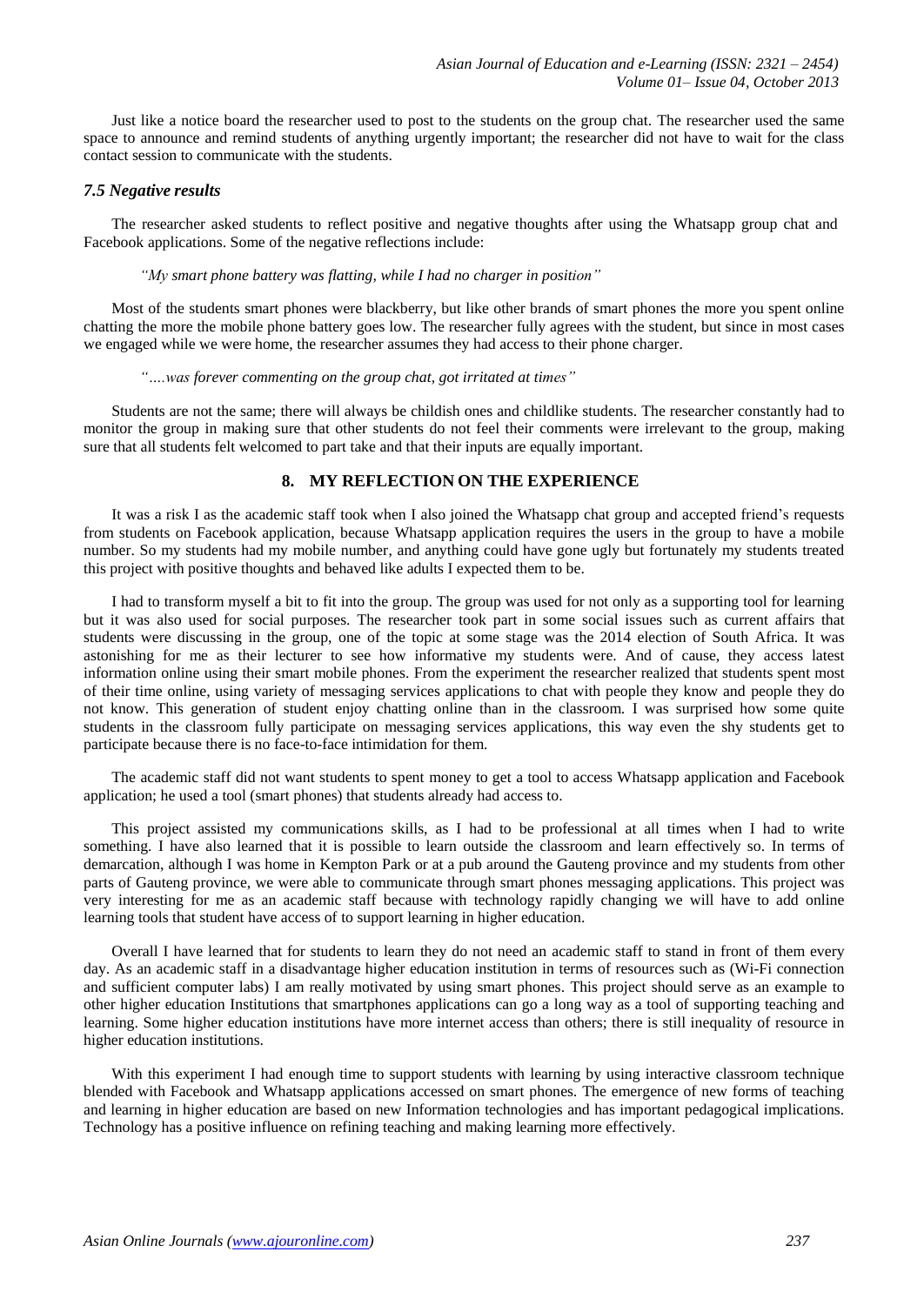# **9. CONCLUSION**

It is critical that academic institutions present first-hand innovative ways of improving learning that will award opportunities to let students to reach their full potential and to get the support they require in order to support them attain academic excellences. Investing in technology is very essential because it makes the image of the institution to attract more students from all corners of the country and some part of the continent. Technology is deeply changing student's relationship with knowledge. It is important that higher education institutions use technology effectively.

*How students learn*? As students are different, they learn in different ways. Although some make an initiative in their learning not all are like that. Academic staffs constantly have to observe students in the classroom and use different learning styles to make learning interesting to the students. *To what extend are institutions employing effective tool to make students learn?* Students want to have some fun when they learn. The lecturer bought the fun to the students learning by using tools that they like applications on their smartphones.

Therefore, the research indicate that students have access to smart phones than computers and the significant role the smart phone can play in higher education, by allowing students and academic staffs to use various applications on smart phones to support teaching and learning in higher education.

### **10. REFERENCES**

[1] Alant, E., & Casey, M. Assessment concessions for learners with impairments, South African Journal of Education, Vol. 25, no 3, pp.185-189. 2005

[2] Arthur, W.,Chickering and Zelda, F,.Gamson. Seven principles for good practice in undergraduate education. Publisher: Washington centre news. 1987

[2] Biggs, J., Tang, C. Teaching for quality learning at University. 3<sup>rd</sup> ed. McGraw Hill. 2007

[3] Chigona, A. Pre-service teacher's appropriation of new technologies into their teaching and learning. Paper presented at the 15<sup>th</sup> annual conference of www application. Cape Town, South Africa. 2013.

[1] De Jager, K., &Nassimbeni, M. Information literacy and quality assurance in South African higher education.Libri, Vol. 55, no. 1, pp. 31-38. 2005

[2] Ewan, C & White, R. Teaching nursing: Self-instructional handbook. London: Croomhelm. 1984

[2] Fry, H., Ketteridge, S., Marshall, S. Hand book for teaching and learning in higher education. Enhancing academic practices. 3<sup>rd</sup> ed. Routledge: New York and London. 2009

[1] Knight, P. T., Tait, J & Yorke, M. The professional learning of teachers in higher education. Studies in Higher Education, vol. 31, no. 3, pp. 319-339. 2006

[2] Ling, R. New tech, new ties: how mobile communication is reshaping social cohesion. Cambridge, MA: M IT press. 2008

[1] Maher, A. Learning outcomes in higher education: Implications for curriculum design and student learning. [http://www.hlst.heacademy.ac.uk/johlste.](http://www.hlst.heacademy.ac.uk/johlste%20accessed%2021November%202012) Accessed 21November 2012. 2004

[2] Moore, S., Walsh, G., and Risquez, A. Teaching at College and University.1<sup>st</sup> ed. McGraw Hill. 2007

[1] Robertson, C. What's the outcome? LINK 2, October. LTSN for hospitality, Leisure, sport and tourism. 2001

[1] Rust, C. The impact of assessment on student learning. Active learning in higher education, vol. 2, no 3, pp.145-158. 2002

[1] Reich, J., Murnane, R., and Willet, J. The state of Wiki Usage in U.S K-12 schools. Educational Researcher. Vol. 41 no. 1, pp.7-15. [online],<http://dx.doi.org/10.3102/0013189x11427083> . Accessed 04 January 2013. 2012

[1] Schroeder, R. Mobile phones and the inexorable advance of multimodal connectedness. New Media & Society. Vol. 12, no. 1, pp. 74-90. 2010

[1] Schroer, W.J. The social librarian: Generation x, y, z and others cont'd. [online] <http://www.socialmarketing.org/newsletter/features/generation3.htm> . Accessed on 07 February 2013. 2013